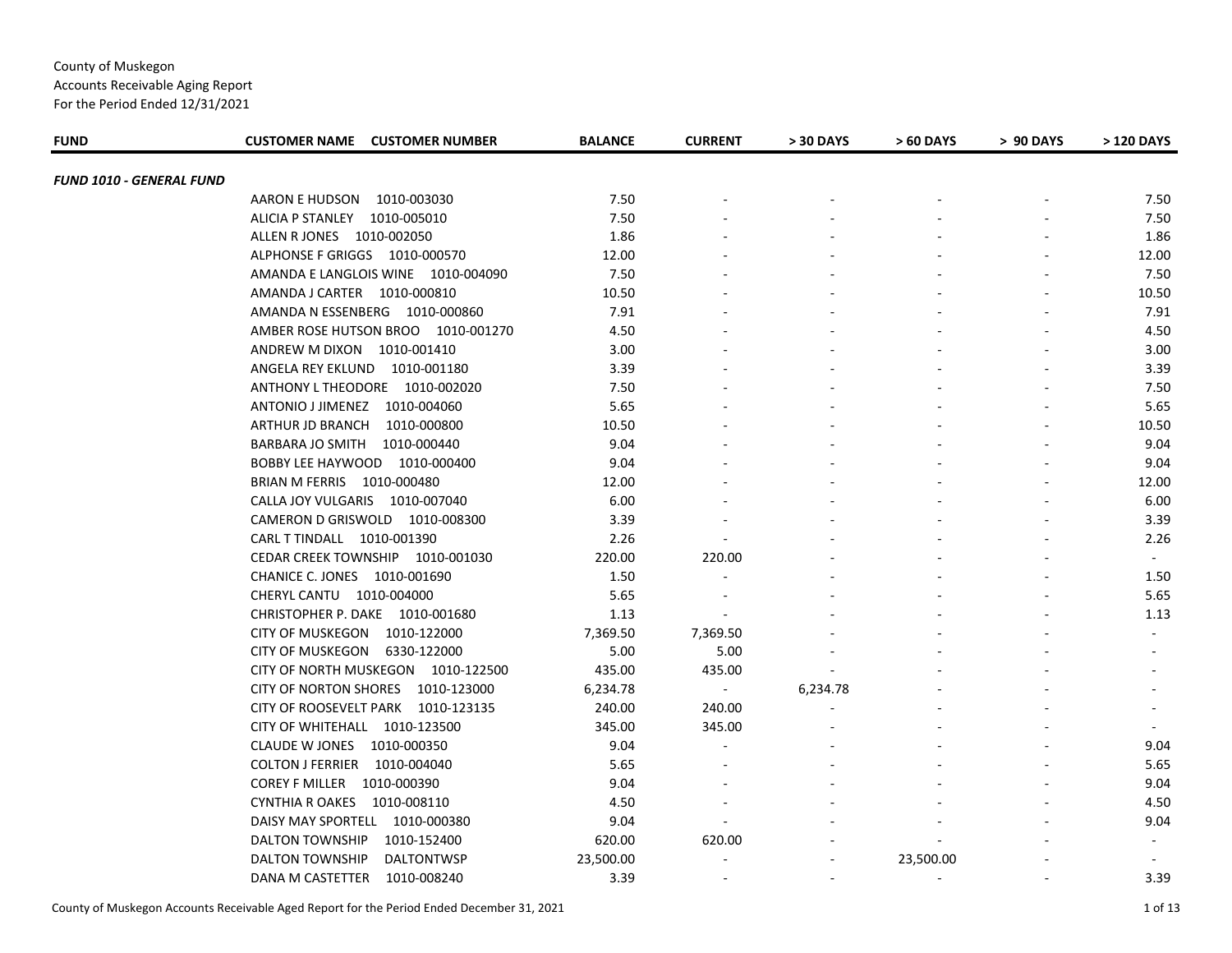Accounts Receivable Aging Report

| <b>FUND</b> | <b>CUSTOMER NAME CUSTOMER NUMBER</b>  | <b>BALANCE</b> | <b>CURRENT</b>           | > 30 DAYS | > 60 DAYS | > 90 DAYS | > 120 DAYS |
|-------------|---------------------------------------|----------------|--------------------------|-----------|-----------|-----------|------------|
|             | DANIEL DEE FANN 1010-001420           | 3.00           |                          |           |           |           | 3.00       |
|             | DANIEL FORTENBERRY 1010-001530        | 2.26           |                          |           |           |           | 2.26       |
|             | DANITA HICKS 3533                     | 0.01           |                          |           |           |           | 0.01       |
|             | DARRICO L SCOTT  1010-001230          | 3.39           |                          |           |           |           | 3.39       |
|             | DAVID A BOARDWELL 1010-003090         | 5.65           |                          |           |           |           | 5.65       |
|             | DAVID LEE TORREY 1010-000420          | 9.04           |                          |           |           |           | 9.04       |
|             | DAVID R WATT 1010-001620              | 3.00           |                          |           |           |           | 3.00       |
|             | DEBORAH L KERKSTRA 1010-001060        | 7.50           |                          |           |           |           | 7.50       |
|             | DENISE R ELLIS 1010-001720            | 1.13           |                          |           |           |           | 1.13       |
|             | DILLON T CASSIDY 1010-007060          | 5.72           |                          |           |           |           | 5.72       |
|             | DOMINIQUE SMITH 1010-007050           | 6.00           |                          |           |           |           | 6.00       |
|             | DON W GAUTHIER  1010-000950           | 4.50           |                          |           |           |           | 4.50       |
|             | DUSTI KINSMAN 1010-001080             | 5.65           |                          |           |           |           | 5.65       |
|             | EDWARD J GORAJEC 1010-006050          | 6.00           |                          |           |           |           | 6.00       |
|             | EDWARD WILLETT III 1010-007070        | 6.00           |                          |           |           |           | 6.00       |
|             | EGAN J PORTER 1010-000700             | 7.91           |                          |           |           |           | 7.91       |
|             | ERIC M UPDYKE 1010-008390             | 3.39           |                          |           |           |           | 3.39       |
|             | ERIC SCOTT MCMILLER 2606              | 1.13           |                          |           |           |           | 1.13       |
|             | ERIK DEMON PENN 1010-001670           | 1.50           |                          |           |           |           | 1.50       |
|             | ESMERALDA ALONSO 1010-003000          | 1.50           |                          |           |           |           | 1.50       |
|             | EVAN KAY NORWOOD-HUIZE 1010-006070    | 6.00           |                          |           |           |           | 6.00       |
|             | FLOYD E WOODS 1010-004070             | 5.65           |                          |           |           |           | 5.65       |
|             | FRUITPORT CHARTER TOWN 1010-191010    | 2,227.37       | 2,227.37                 |           |           |           | $\sim$     |
|             | FRUITPORT COMMUNITY SC 1010-000121    | 2,730.00       | 2,730.00                 |           |           |           | $\sim$     |
|             | GARY LEE LOCKHART JR 1010-000410      | 9.04           | $\blacksquare$           |           |           |           | 9.04       |
|             | GERALD FOX JR 1010-008230             | 4.50           | $\overline{\phantom{a}}$ |           |           |           | 4.50       |
|             | GREGORY B LYNN 1010-001430            | 3.00           |                          |           |           |           | 3.00       |
|             | HEALTHWEST FINANCE DEP 3978           | 1,413.20       | 1,413.20                 |           |           |           |            |
|             | HOLLY M BATES  1010-000900            | 9.00           |                          |           |           |           | 9.00       |
|             | HOLTON PUBLIC SCHOOLS 2210-247701     | 130.00         | 130.00                   |           |           |           |            |
|             | <b>HOLTON TOWNSHIP</b><br>1010-568765 | 125.00         | 125.00                   |           |           |           |            |
|             | JASON L MORROW<br>1010-000780         | 7.91           |                          |           |           |           | 7.91       |
|             | JASON W VOSS 1010-008220              | 3.00           |                          |           |           |           | 3.00       |
|             | JENNIFER L STEWART 1010-001400        | 3.00           |                          |           |           |           | 3.00       |
|             | JENNIFER M BROTON 1010-008290         | 4.50           |                          |           |           |           | 4.50       |
|             | JESSICA L OWEN 1010-008170            | 4.50           |                          |           |           |           | 4.50       |
|             | JIMMIE LEE WILCZAK 1010-000580        | 12.00          |                          |           |           |           | 12.00      |
|             | JOHN S HELMER 1010-008380             | 3.39           |                          |           |           |           | 3.39       |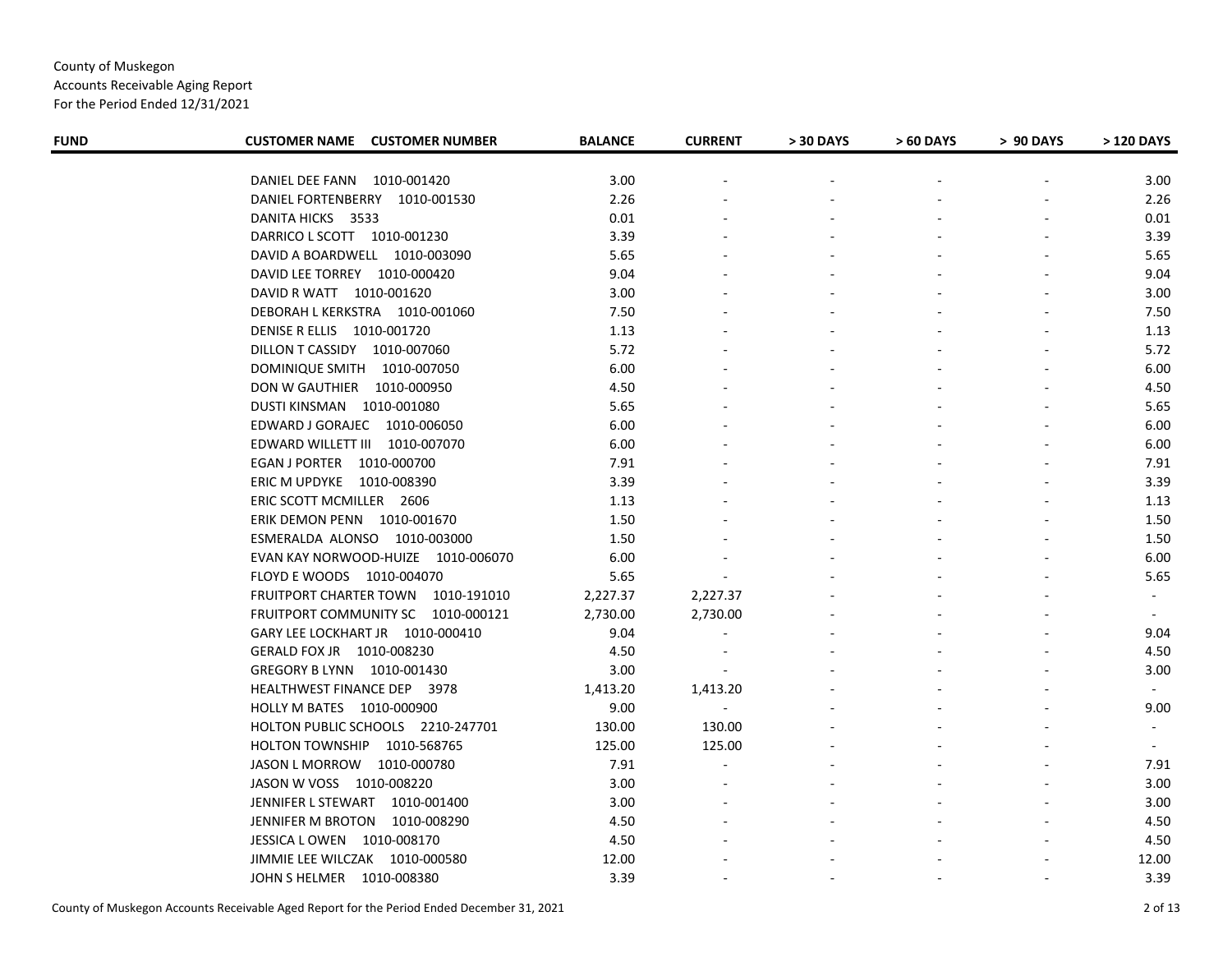Accounts Receivable Aging Report

| <b>FUND</b> | <b>CUSTOMER NAME CUSTOMER NUMBER</b> | <b>BALANCE</b> | <b>CURRENT</b> | > 30 DAYS | > 60 DAYS | > 90 DAYS      | > 120 DAYS |
|-------------|--------------------------------------|----------------|----------------|-----------|-----------|----------------|------------|
|             |                                      |                |                |           |           |                |            |
|             | JONATHAN S KING 1010-007090          | 4.52           |                |           |           |                | 4.52       |
|             | JOSEPH M ANDERSEN 1010-007010        | 4.52           |                |           |           |                | 4.52       |
|             | JOSEPH W PARSONS 1010-000960         | 6.78           |                |           |           |                | 6.78       |
|             | KAYLA LEE FLASKA 1010-008100         | 3.39           |                |           |           |                | 3.39       |
|             | KEIA MAE BROOKS 1010-001170          | 3.39           |                |           |           |                | 3.39       |
|             | KEVIN A JONES 1010-001380            | 2.26           |                |           |           |                | 2.26       |
|             | KEVIN S GREER 1010-000710            | 10.50          |                |           |           |                | 10.50      |
|             | KIMBERLY A LOWRY 1010-003060         | 5.65           |                |           |           |                | 5.65       |
|             | KYLE ALEXANDER DUBY 1724             | 1.13           | $\blacksquare$ |           |           |                | 1.13       |
|             | LAKETON TOWNSHIP 1240-300574         | 925.00         | 925.00         |           |           |                | $\sim$     |
|             | LEE C. BUZZELL 1010-001490           | 3.00           |                |           |           |                | 3.00       |
|             | LISA GALLEGOS-HATHAWA 1010-000720    | 10.50          |                |           |           |                | 10.50      |
|             | LORI LIN CRAMPTON-DECE 1010-001100   | 4.50           |                |           |           |                | 4.50       |
|             | LUIS CRUZ-JUAREZ 1010-000450         | 9.04           |                |           |           |                | 9.04       |
|             | MARK R THOMPSON 1010-008010          | 6.00           |                |           |           |                | 6.00       |
|             | MATTHEW R SCHROUDER 1010-005040      | 3.75           |                |           |           |                | 3.75       |
|             | MATTHEW S STONE 1010-000500          | 12.00          |                |           |           |                | 12.00      |
|             | MATTHEW T JOLMAN 1010-000990         | 9.00           |                |           |           |                | 9.00       |
|             | MELANIE M MCQUEEN 1010-008120        | 3.39           |                |           |           |                | 3.39       |
|             | MICHAEL D DALTON 1010-008020         | 6.00           |                |           |           |                | 6.00       |
|             | MICHAEL J DELO 1010-000880           | 6.78           |                |           |           |                | 6.78       |
|             | MICHAEL J TYLER 1010-006000          | 4.52           |                |           |           |                | 4.52       |
|             | MICHAEL LANDERSON 1010-005080        | 6.00           |                |           |           |                | 6.00       |
|             | MICHAEL L GLOVER 1010-008150         | 4.50           |                |           |           |                | 4.50       |
|             | MICHELE L BAATZ 1010-000740          | 10.50          |                |           |           |                | 10.50      |
|             | MONTAGUE TOWNSHIP MONTAGUE           | 4,838.00       |                |           | 4,838.00  |                | $\sim$     |
|             | MUSKEGON COUNTY ROAD C 1010-000120   | 76,359.36      | 76,359.36      |           |           |                |            |
|             | MUSKEGON HEIGHTS POLIC 1010-122063   | 1,835.43       |                |           |           | 300.00         | 1,535.43   |
|             | MUSKEGON HTS PUBLIC SC 1010-568815   | 1,222.08       |                |           |           | $\blacksquare$ | 1,222.08   |
|             | NATHANIEL LOOMIS 1010-004080         | 7.50           |                |           |           |                | 7.50       |
|             | NICOLE M MANCHA 1010-008370          | 3.39           |                |           |           |                | 3.39       |
|             | NICOLE M SOFUL 1010-008160           | 3.39           |                |           |           |                | 3.39       |
|             | OAKRIDGE PUBLIC SCHOOL 1010-006301   | 2,275.00       | 2,275.00       |           |           |                | $\sim$     |
|             | PAUL DUNCAN 1010-008080              | 4.50           | $\sim$         |           |           |                | 4.50       |
|             | POUND BUDDIES 1514                   | 330.00         | 330.00         |           |           |                | $\sim$ $-$ |
|             | QUENCY L GOODMAN 1010-001320         | 3.39           | $\sim$         |           |           |                | 3.39       |
|             | QUINCY M NICHOLS 1010-008070         | 2.25           |                |           |           |                | 2.25       |
|             | RAHMOD J WADE 1010-001330            | 3.39           |                |           |           |                | 3.39       |
|             |                                      |                |                |           |           |                |            |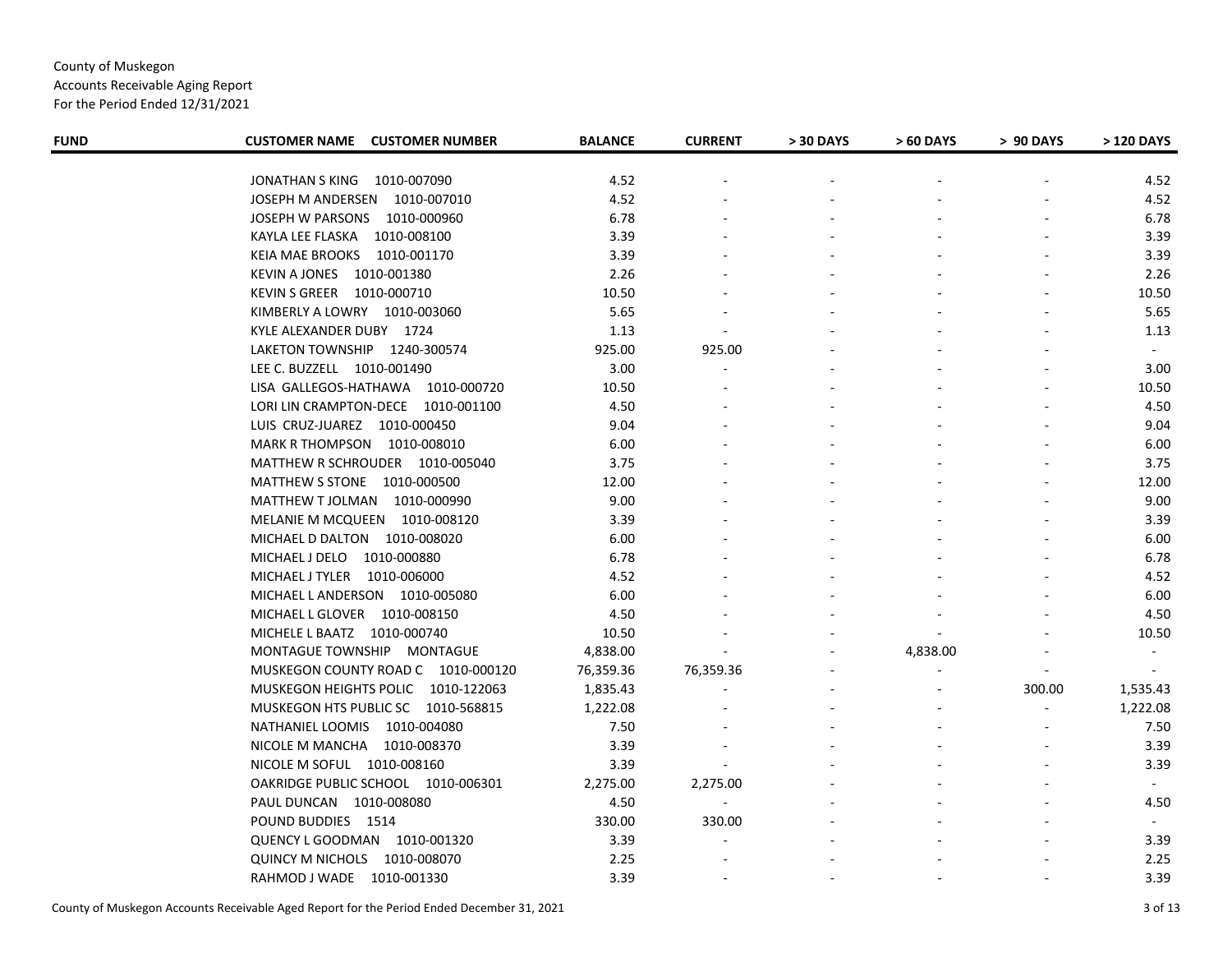Accounts Receivable Aging Report

| <b>FUND</b> | <b>CUSTOMER NAME CUSTOMER NUMBER</b> | <b>BALANCE</b> | <b>CURRENT</b>           | > 30 DAYS | > 60 DAYS | > 90 DAYS | > 120 DAYS |
|-------------|--------------------------------------|----------------|--------------------------|-----------|-----------|-----------|------------|
|             | RAVENNA PUBLIC SCHOOLS 1010-568886   | 2,012.36       | $\blacksquare$           | 2,012.36  |           |           |            |
|             | RAVENNA TOWNSHIP<br>RAVENNATWP       | 60.00          | 60.00                    |           |           |           |            |
|             | <b>REGINALD TYRONE WEST 2478</b>     | 0.57           | $\blacksquare$           |           |           |           | 0.57       |
|             | RHONDA K NATHAN 1010-000920          | 0.14           |                          |           |           |           | 0.14       |
|             | RICHARD L CHRISTENSEN 1010-002030    | 5.65           |                          |           |           |           | 5.65       |
|             | ROBERT A. VAANDERING 1010-001630     | 3.00           |                          |           |           |           | 3.00       |
|             | ROBERT E GANNON JR 1010-001280       | 3.39           |                          |           |           |           | 3.39       |
|             | ROBERT J SAGALA 1010-008030          | 4.52           |                          |           |           |           | 4.52       |
|             | ROBERT J SMITH<br>1010-001520        | 2.26           |                          |           |           |           | 2.26       |
|             | ROBERT L MULL 1010-000460            | 9.04           |                          |           |           |           | 9.04       |
|             | ROBERT L WITCHER 1010-002070         | 7.50           |                          |           |           |           | 7.50       |
|             | ROBERT POMPEY JR<br>1010-000730      | 7.91           |                          |           |           |           | 7.91       |
|             | ROBIN LYNN SKUSE<br>1010-008050      | 4.50           |                          |           |           |           | 4.50       |
|             | ROLANDO CASTILLO 1010-000340         | 9.04           |                          |           |           |           | 9.04       |
|             | RONALD M CAREY 1010-000830           | 7.91           |                          |           |           |           | 7.91       |
|             | RYAN R OLSEN 1010-001130             | 3.39           |                          |           |           |           | 3.39       |
|             | SALLY-JO RUSSELL 1010-003020         | 7.50           |                          |           |           |           | 7.50       |
|             | SHANNON M NYMAN 1010-000680          | 12.00          |                          |           |           |           | 12.00      |
|             | SHARON R PIERCE 1010-000510          | 12.00          |                          |           |           |           | 12.00      |
|             | SHONTREASE WARE-SMITH 1010-002090    | 5.65           |                          |           |           |           | 5.65       |
|             | STACY ANN REYES 1010-001310          | 3.39           |                          |           |           |           | 3.39       |
|             | STACY L RAINBOLT 1010-006020         | 6.00           |                          |           |           |           | 6.00       |
|             | STEVEN R CRAINE<br>1010-005030       | 7.50           |                          |           |           |           | 7.50       |
|             | STEVEN W ANDERSON 1010-000750        | 10.50          | $\overline{\phantom{a}}$ |           |           |           | 10.50      |
|             | SULLIVAN TOWNSHIP<br>1010-568840     | 180.00         | 180.00                   |           |           |           | $\sim$     |
|             | SUZANNE MCCRARY<br>1010-001440       | 3.00           |                          |           |           |           | 3.00       |
|             | TAIWAN L ROBINSON  1010-001700       | 1.13           |                          |           |           |           | 1.13       |
|             | TAMEKA D LEFEAR 1010-001340          | 3.39           |                          |           |           |           | 3.39       |
|             | TARA L HILLIER  1010-003040          | 7.50           |                          |           |           |           | 7.50       |
|             | TEALEA G KNIGHTON 1010-008260        | 4.50           |                          |           |           |           | 4.50       |
|             | TERESA M DEJOHN 1010-008210          | 3.39           |                          |           |           |           | 3.39       |
|             | THOMAS H COLLINS<br>1010-001220      | 3.39           |                          |           |           |           | 3.39       |
|             | TIMOTHY E STEFFENS 1010-000370       | 9.04           |                          |           |           |           | 9.04       |
|             | TORY L MACIEJEWSKI<br>1010-004020    | 7.50           |                          |           |           |           | 7.50       |
|             | TRICIA J ADAMS  1010-006030          | 5.40           |                          |           |           |           | 5.40       |
|             | VICTOR A. SCOTT 1010-001600          | 1.50           |                          |           |           |           | 1.50       |
|             | WALMART 4093                         | 682.50         | 682.50                   |           |           |           |            |
|             | WENDY KAY CHALLINOR 1010-001300      | 4.50           | $\blacksquare$           |           |           |           | 4.50       |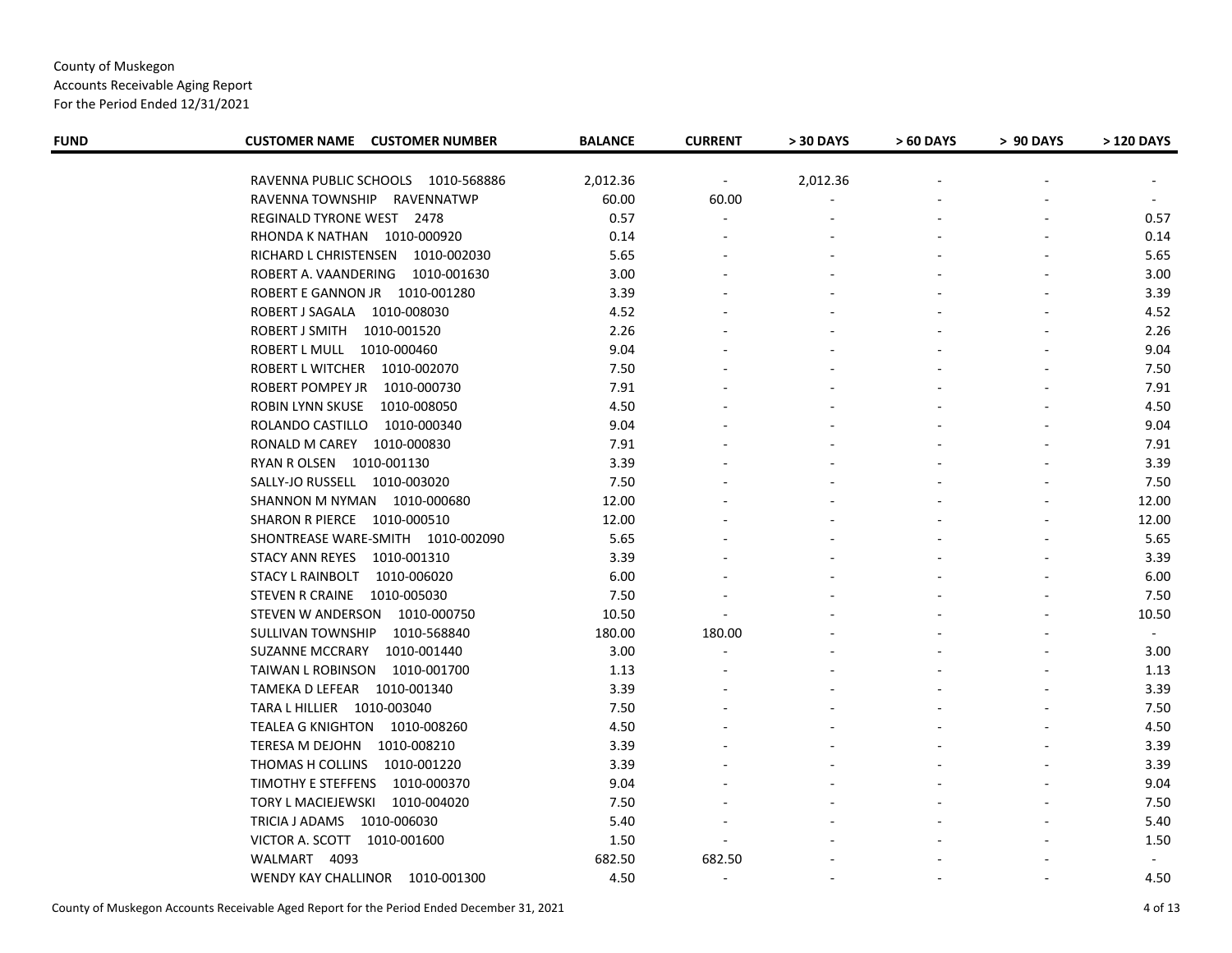Accounts Receivable Aging Report

| <b>FUND</b>                               | <b>CUSTOMER NAME CUSTOMER NUMBER</b>              | <b>BALANCE</b> | <b>CURRENT</b> | > 30 DAYS | > 60 DAYS      | > 90 DAYS      | > 120 DAYS |
|-------------------------------------------|---------------------------------------------------|----------------|----------------|-----------|----------------|----------------|------------|
|                                           | WHITEHALL TOWNSHIP<br>1010-568865                 | 15.00          | 15.00          |           |                |                |            |
|                                           | <b>WHITEHALL TOWNSHIP</b><br>5920-568865          | 4,511.00       |                |           | 4,511.00       |                |            |
|                                           | WILLIAM LEBARON JR.<br>1010-003010                | 7.50           |                |           |                |                | 7.50       |
|                                           | WILLIAM ROEST 1010-001750                         | 1.50           |                |           |                |                | 1.50       |
|                                           | YOUSHEMIA PHILLIPS 1010-007000                    | 4.52           |                |           |                |                | 4.52       |
|                                           | ZACHERIAH INGERSOLL 1010-002000                   | 7.50           |                |           |                |                | 7.50       |
|                                           | ZARAH J AMBROSE 1010-001090                       | 5.65           |                |           |                |                | 5.65       |
| TOTAL FUND 1010 - GENERAL FUND            |                                                   | 141,564.03     | 96,686.93      | 8,247.14  | 32,849.00      | 300.00         | 3,480.96   |
|                                           |                                                   |                |                |           |                |                |            |
| <b>FUND 2600 - PUBLIC DEFENDER</b>        |                                                   |                |                |           |                |                |            |
|                                           | ANDREA ZACK 4153                                  | 225.00         |                | 225.00    |                |                |            |
|                                           | CARL LEWIS JR - INACTI 4154                       | 250.00         |                | 250.00    |                |                |            |
|                                           | CLIFFORD ROLISON 4151                             | 250.00         |                | 250.00    |                |                |            |
|                                           | DONNA BOWYER 3626                                 | 250.00         |                | 250.00    |                |                |            |
|                                           | KENT COUNTY PROBATE CO<br>2100                    | 1,675.00       |                | $\sim$    |                |                | 1,675.00   |
|                                           | LINDA LEWIS 4147                                  | 250.00         |                | 250.00    |                |                |            |
|                                           | RANDY ROBERTSON 4148                              | 250.00         |                | 250.00    |                |                |            |
|                                           | ROSANNA SLADE 4155                                | 250.00         |                | 250.00    |                |                |            |
|                                           | SANDRA MCGRAW 4152                                | 250.00         |                | 250.00    |                |                |            |
|                                           | SHORELINE GUARDIANSHIP<br>3929                    | 750.00         |                | 750.00    |                |                |            |
|                                           | STEVEN ESSENBERG<br>4145                          | 250.00         |                | 250.00    |                |                |            |
| <b>TOTAL FUND 2600 - PUBLIC DEFENDER</b>  |                                                   | 4,650.00       | $\blacksquare$ | 2,975.00  | $\blacksquare$ | $\blacksquare$ | 1,675.00   |
| <b>FUND 5710 - SOLID WASTE MANAGEMENT</b> |                                                   |                |                |           |                |                |            |
|                                           | AMERICAN CLASSIC DUMPS<br>AMCLASSIC               | 38,194.41      | 16,107.07      | 22,087.34 |                |                |            |
|                                           | AMES DISPOSAL INC AMES                            | 44,257.19      | 21,512.49      | 22,744.70 |                |                |            |
|                                           | ARBRE FARM<br>ARBREFARM                           | 641.16         |                | 641.16    |                |                |            |
|                                           | ARROWASTE ARROWASTE                               | 3,156.48       | 3,156.48       |           |                |                |            |
|                                           | BEACON RECYCLING INC BEACON                       | 1,447.20       | 611.28         | 835.92    |                |                |            |
|                                           | BENCHMARK CONCRETE CON<br>BENCHMARK               | 381.64         | 381.64         |           |                |                |            |
|                                           | BULLDOG DUMPSTERS LLC BULLDOG                     | 17,326.19      | 17,326.19      |           |                |                |            |
|                                           | CDR DISPOSAL SERVICES<br><b>CDR</b>               | 1,440.00       | 1,440.00       |           |                |                |            |
|                                           | <b>CEDAR CREEK TOWNSHIP</b><br>CEDARCREEK         | 461.39         | 461.39         |           |                |                |            |
|                                           | <b>CERTIFIED BUILDING SOL</b><br><b>EMROOFING</b> | 28.44          | 28.44          |           |                |                |            |
|                                           | CHASSIX CHASSIX                                   | 98.01          | 98.01          |           |                |                |            |
|                                           | <b>CHESTER'S SANITATION CHESTERS</b>              | 22,903.80      | 7,717.77       | 7,949.19  | 7,109.06       | 127.78         |            |
|                                           | CITY OF MUSKEGON INSPECTION                       | 207.00         | 120.00         | 87.00     |                |                |            |
|                                           | CITY OF NORTH MUSKEGON CITYNM                     | 747.68         | 747.68         | $\sim$    |                |                |            |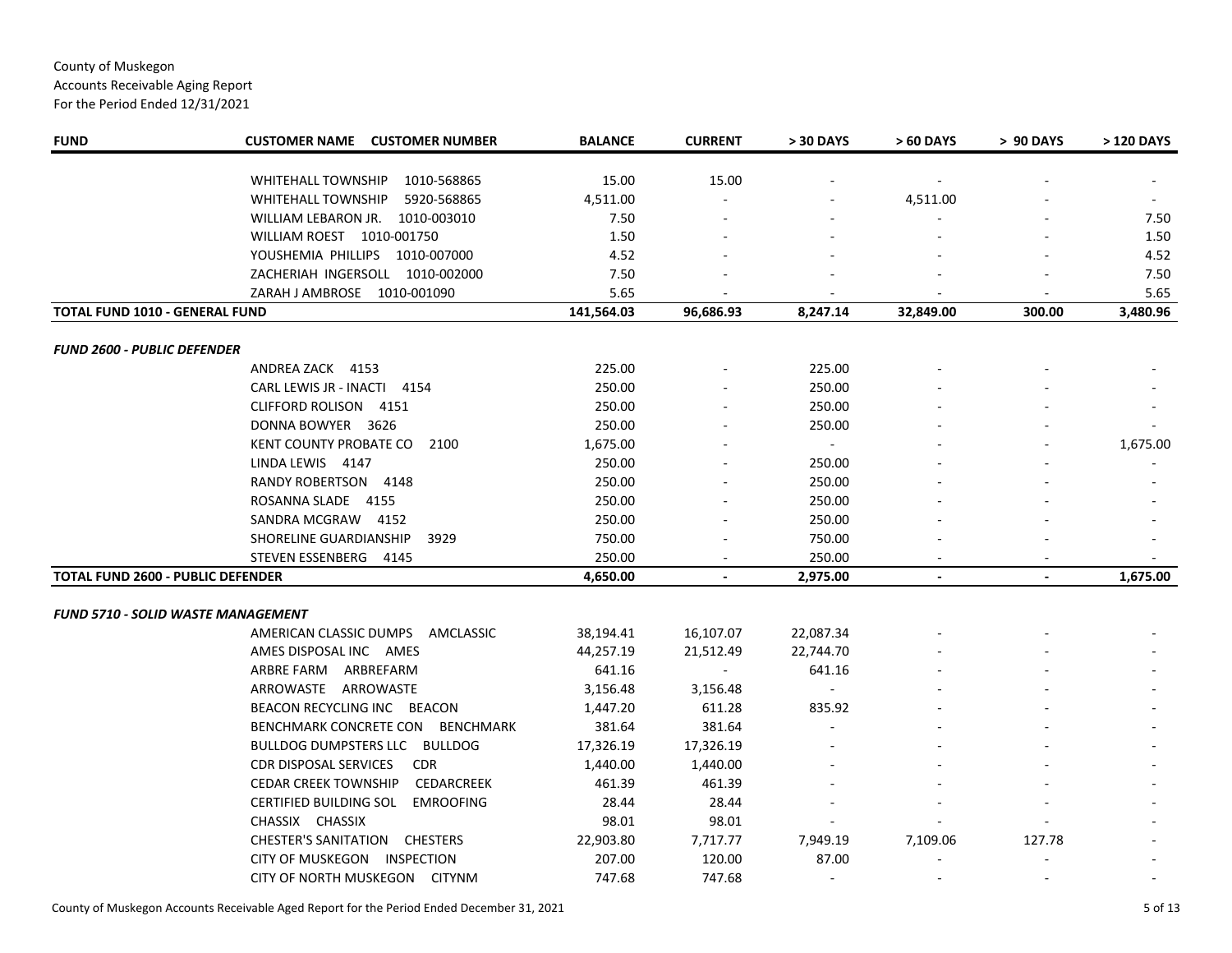Accounts Receivable Aging Report

| <b>FUND</b> | <b>CUSTOMER NAME CUSTOMER NUMBER</b> | <b>BALANCE</b> | <b>CURRENT</b> | > 30 DAYS                | > 60 DAYS | > 90 DAYS | > 120 DAYS |
|-------------|--------------------------------------|----------------|----------------|--------------------------|-----------|-----------|------------|
|             | CITY OF NORTON SHORES CITYNS         | 280.00         | 280.00         | $\overline{\phantom{a}}$ |           |           |            |
|             | CWC CWC                              | 710.94         | $\blacksquare$ | 710.94                   |           |           |            |
|             | DALTON TOWNSHIP<br>DALTONTWSP        | 326.54         | 326.54         |                          |           |           |            |
|             | DAMAGE RESTORATION DAMAGEREST        | 405.00         | 405.00         |                          |           |           |            |
|             | EAGLE ALLOY EAGLEALLOY               | 962.13         | 500.70         | 461.43                   |           |           |            |
|             | FREE SPIRIT CONSTRUCTI FREESPIRIT    | 24.00          | 24.00          | $\sim$                   |           |           |            |
|             | <b>GAWLIK CONSTRUCTION</b><br>GAWLIK | 44.28          | 44.28          | $\blacksquare$           |           |           |            |
|             | GEERS EXCAVATING, INC GEERS          | 1,655.36       | 877.32         | 778.04                   |           |           |            |
|             | GOODWILL INDUSTRIES GOODWILL         | 1,915.38       | 1,915.38       |                          |           |           |            |
|             | H & H EXCAVATING HH                  | 1,254.96       | 1,254.96       |                          |           |           |            |
|             | HALLACK CONTRACTING IN HALLACK       | 1,079.28       | 1,079.28       |                          |           |           |            |
|             | HOLTON TOWNSHIP HOLTONTWSP           | 656.85         | 656.85         |                          |           |           |            |
|             | HUGHES BUILDERS INC HUGHES           | 75.00          | 75.00          |                          |           |           |            |
|             | J STEVENS-BULLDOG DUMP JSTEVENS      | 126.36         | 126.36         |                          |           |           |            |
|             | JACK PINE FARMS LLC JACKPINE         | 522.45         | 522.45         |                          |           |           |            |
|             | JACKSON MERKEY CONTRAC JACKSONMER    | 20.52          | 20.52          |                          |           |           |            |
|             | KNIGHT TRANSPORT SERVI MCK2          | 8,849.64       | 8,849.64       |                          |           |           |            |
|             | KNOLL GROUP KNOLL                    | 744.76         | 744.76         |                          |           |           |            |
|             |                                      | 37,652.15      | 37,652.15      |                          |           |           |            |
|             | KUERTHS DISPOSAL KUERTH              |                |                |                          |           |           |            |
|             | LAKETON TOWNSHIP LAKETON             | 48.00          | 48.00          |                          |           |           |            |
|             | LOHMAN ENTERPRISES, LL LOHMAN        | 321.84         | 321.84         |                          |           |           |            |
|             | MARK'S WASTE REMOVAL MARKS           | 19,033.32      | 9,522.72       | 9,510.60                 |           |           |            |
|             | MID TOWN WASTE DISPOSA MIDTOWN       | 569.52         | $\sim$         | 569.52                   |           |           |            |
|             | MIKE'S DUMPSTER RENTAL MIKE          | 8,239.26       | 3,757.32       | 4,481.94                 |           |           |            |
|             | MOBILE HAULAWAY MOBILE               | 44,368.54      | 11,842.77      | 14,054.85                | 12,225.61 | 6,245.31  |            |
|             | MOORLAND TOWNSHIP MOORLAND           | 308.00         | 308.00         | $\sim$                   |           |           |            |
|             | MUSKEGON COUNTY ROAD C MCRC          | 103.24         | 103.24         |                          |           |           |            |
|             | MUSKEGON HEIGHTS HOUSI HOUSING       | 154.00         | 154.00         |                          |           |           |            |
|             | MUSKEGON HOUSING COMMI MUSKHOUSIN    | 24.00          | 24.00          |                          |           |           |            |
|             | MUSKEGON R & M TRANSPO MUSKEGONRM    | 9,456.03       | 9,456.03       |                          |           |           |            |
|             | MUSKEGON RESCUE MISSIO CITYRESCUE    | 77.94          | 77.94          |                          |           |           |            |
|             | MUSKEGON TOWNSHIP MUSKTOWNSH         | 619.20         | $\blacksquare$ |                          |           | 619.20    |            |
|             | OCHOA PROPERTIES LLC OCHOA           | 356.40         | 356.40         |                          |           |           |            |
|             | OTR HAULING, LTD OTR                 | 6,896.78       | 4,256.91       | 2,639.87                 |           |           |            |
|             | PLUMMERS DISPOSAL SERV PLUMMERS      | 151.56         | 151.56         |                          |           |           |            |
|             | PRESS'S L.L.C. PRESS                 | 6,703.35       | 6,703.35       |                          |           |           |            |
|             | RANDY'S AUTO SALVAGE RANDYS          | 87.12          | 87.12          |                          |           |           |            |
|             | RDI RDI                              | 4,339.44       | 2,022.36       | 2,317.08                 |           |           |            |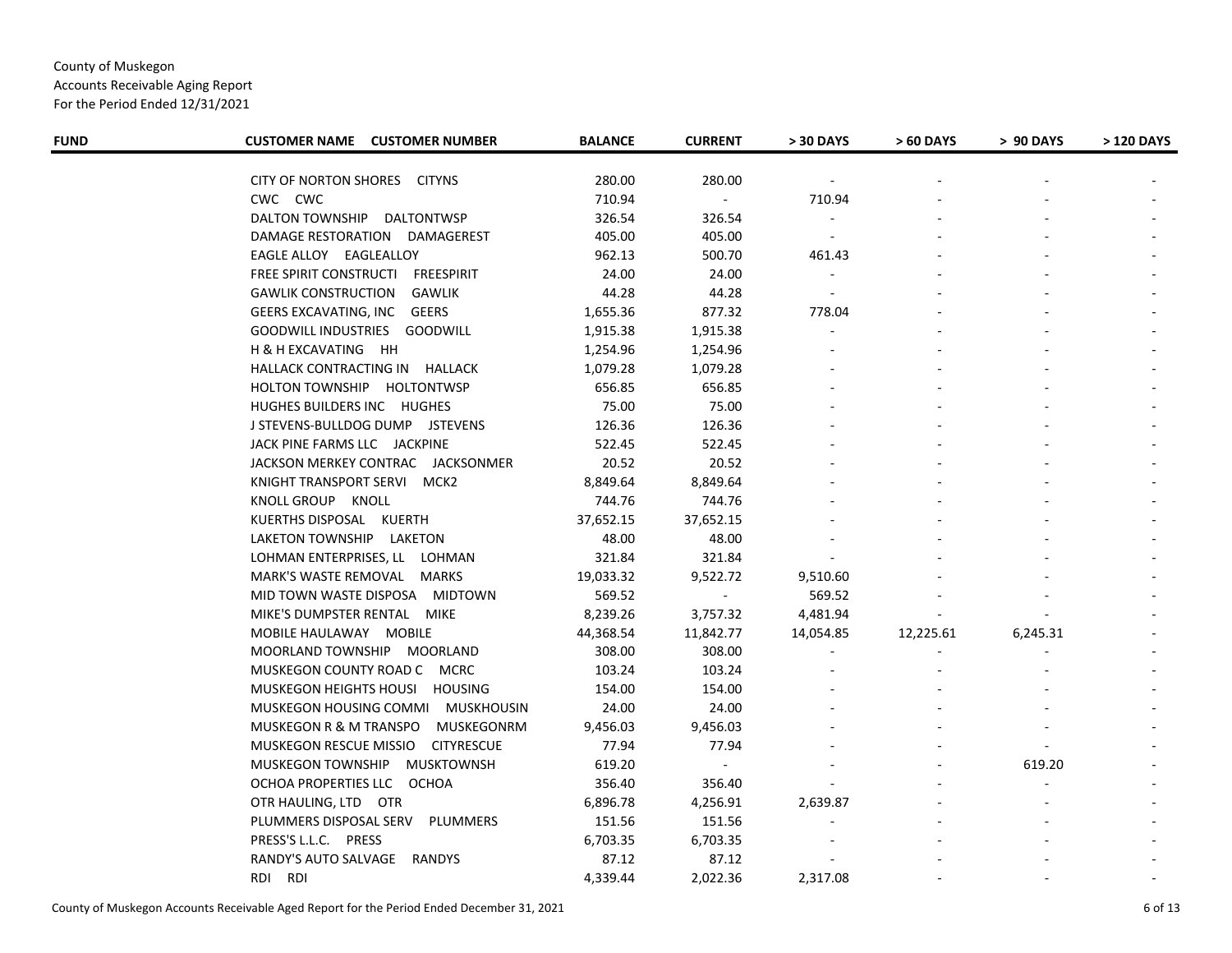Accounts Receivable Aging Report

| <b>FUND</b>                              | <b>CUSTOMER NAME CUSTOMER NUMBER</b>      | <b>BALANCE</b> | <b>CURRENT</b> | > 30 DAYS  | > 60 DAYS | > 90 DAYS | > 120 DAYS |
|------------------------------------------|-------------------------------------------|----------------|----------------|------------|-----------|-----------|------------|
|                                          | REPUBLIC SERVICES SUNSET                  | 2,104.56       | 309.60         | 1,794.96   |           |           |            |
|                                          | RESOURCE RECOVERY CORP RRC                | 2,051.19       | 137.61         | 1,913.58   |           |           |            |
|                                          | RICKS TRUCKING AND EXC RICKS              | 914.04         | 914.04         |            |           |           |            |
|                                          | RMS DISPOSAL RMS                          | 47,821.89      | 47,821.89      |            |           |           |            |
|                                          | ROCKS TRASH AND WASTE<br><b>ROCKS</b>     | 6,734.70       | 3,320.18       | 3,414.52   |           |           |            |
|                                          | SHORELINE RESTORATION<br><b>SHORELINE</b> | 447.12         | 447.12         |            |           |           |            |
|                                          | SINGLETONS SINGLETONS                     | 48.24          | 48.24          |            |           |           |            |
|                                          | SMITHS DUMPSTERS SMITHDUMP                | 4,039.20       | 4,039.20       |            |           |           |            |
|                                          | SON'S DISPOSAL LLC SONS                   | 5,540.76       | 5,540.76       |            |           |           |            |
|                                          | TAPLIN ENTERPRISES, IN TAPLIN             | 2,343.00       |                | 2,343.00   |           |           |            |
|                                          | TIMBERLINE ESTATES LL TIMBERLINE          | 83.88          | 83.88          |            |           |           |            |
|                                          | UGANSKI ROLL-OFF SERVI<br>UGANSKI2        | 52,687.40      | 17,037.02      | 20,650.38  | 15,000.00 |           |            |
|                                          | WHITE LAKE AREA SOLID<br>WHLAKEAREA       | 933.80         | 933.80         |            |           |           |            |
|                                          | WOLFF BUILDERS, LLC WOLFF                 | 68.04          | 68.04          |            |           |           |            |
|                                          | WOOD TRUCKING WOOD                        | 19.06          | 18.00          | 1.06       |           |           |            |
|                                          | ZAPPA BINS, LLC BINTHERE                  | 2,195.64       | 2,195.64       |            |           |           |            |
| TOTAL FUND 5710 - SOLID WASTE MANAGEMENT |                                           | 418,486.25     | 257,172.21     | 119,987.08 | 34,334.67 | 6,992.29  |            |
|                                          |                                           |                |                |            |           |           |            |
| <b>FUND 5810 - AIRPORT</b>               |                                           |                |                |            |           |           |            |
|                                          | AVIS BUDGET GROUP 5810-000813             | 9,695.20       | 104.20         | 193.44     | 218.24    |           | 9,179.32   |
|                                          | CHAD LEMMEN 5810-003300                   | 410.00         | 205.00         | 205.00     | $\sim$    |           |            |
|                                          | DAN DUTHLER<br>5810-000836                | 1,689.28       | 205.00         | 205.00     | 205.00    | 208.08    | 866.20     |
|                                          | DOUG PARKER 5810-006934                   | 195.00         | 195.00         |            |           |           |            |
|                                          | ERIC RIDLINGTON 4133                      | 205.00         | 205.00         |            |           |           |            |
|                                          | FEDERAL AVIATION ADMIN 5810-181801        | 86.70          |                |            |           |           | 86.70      |
|                                          | FLIGHT LEVEL AVIATION 4116                | 15,440.22      | 14,440.22      | 1,000.00   |           |           |            |
|                                          | ISAAC LEESTMA 3234                        | 187.78         |                |            |           | 187.78    |            |
|                                          | JOHN KONYNDYK 3689                        | 205.00         | 205.00         |            |           |           |            |
|                                          | JPB HOLDINGS 4106                         | 255.76         | $\sim$         |            | 60.06     |           | 195.70     |
|                                          | KYLE LORCH 4112                           | 390.00         | 195.00         | 195.00     |           |           |            |
|                                          | LAYSON AVIATION LLC 5810-000140           | 205.00         | 205.00         |            |           |           |            |
|                                          | MPD AVIATION LLC 4110                     | 457.28         | 457.28         |            |           |           |            |
|                                          | MUSKEGON SURGICAL ASSO 3756               | 75.00          | 75.00          |            |           |           |            |
|                                          | ROGER BABB JR 5810-000480                 | 430.00         | 430.00         |            |           |           |            |
|                                          | SAFELITE FULFILLMENT,<br>2580             | 162.87         | 139.07         | 23.80      |           |           |            |
|                                          | SKYWEST AIRLINES, INC.<br>5810-000920     | 8,570.31       | 8,570.31       |            |           |           |            |
|                                          | SWIFT AIR, LLC 3708                       | 104.06         | $\sim$         |            |           |           | 104.06     |
|                                          | TANGO BRAVO VENTURES,<br>3273             | 215.55         | 215.55         |            |           |           |            |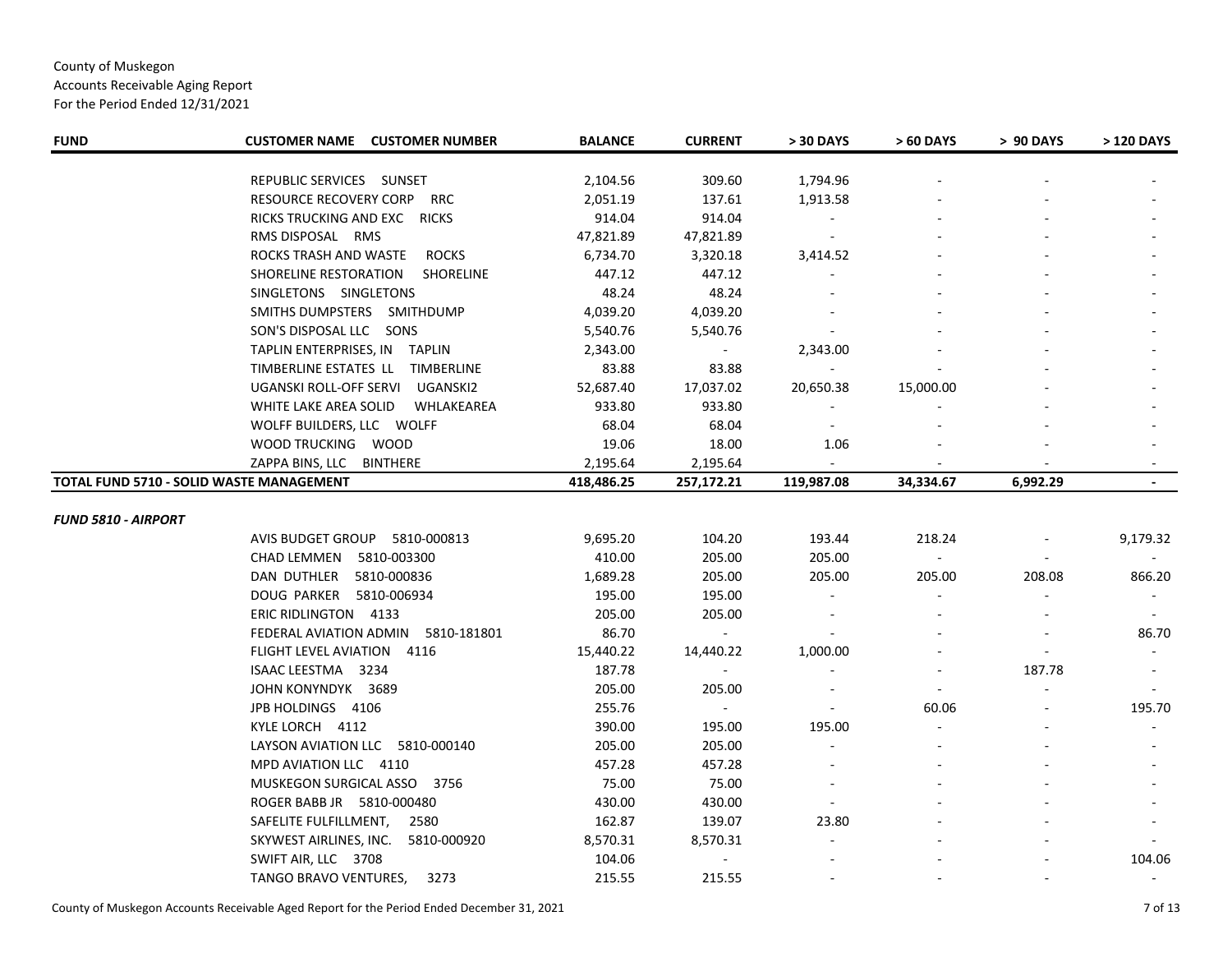Accounts Receivable Aging Report

| <b>FUND</b>                                     | <b>CUSTOMER NAME CUSTOMER NUMBER</b>  | <b>BALANCE</b>      | <b>CURRENT</b>      | > 30 DAYS                | > 60 DAYS      | > 90 DAYS      | > 120 DAYS     |
|-------------------------------------------------|---------------------------------------|---------------------|---------------------|--------------------------|----------------|----------------|----------------|
|                                                 | TOM MAROTTA 5810-003297               | 390.00              | 195.00              | 195.00                   |                |                |                |
|                                                 | TRIPLE SSS AVIATION, I 5810-000824    | 2,096.11            | 413.70              | 425.68                   | 467.88         | 380.00         | 408.85         |
|                                                 | WAYNE ROBERTS 4136                    | 175.00              | 175.00              | $\sim$                   |                |                |                |
|                                                 | WEST MICHIGAN FLYING C 5810-604195    | 503.22              | 390.00              | 113.22                   |                |                |                |
|                                                 | WEST MICHIGAN PEDORTHI 2949           | 195.00              | 195.00              |                          |                |                |                |
|                                                 |                                       |                     |                     |                          |                |                |                |
| <b>TOTAL FUND 5810 - AIRPORT</b>                | WILLIAM BURNS 3570                    | 195.00<br>42,534.34 | 195.00<br>27,410.33 | 2,556.14                 | 951.18         | 775.86         | 10,840.83      |
|                                                 |                                       |                     |                     |                          |                |                |                |
| <b>FUND 5880 - MUSKEGON AREA TRANSIT SYSTEM</b> |                                       |                     |                     |                          |                |                |                |
|                                                 | CITY OF MUSKEGON 1010-122000          | 35,367.00           | 35,367.00           |                          |                |                |                |
|                                                 | CITY OF MUSKEGON HTS 5880-122062      | 11,849.75           | 11,849.75           |                          |                |                |                |
|                                                 | CITY OF ROOSEVELT PARK<br>5880-123135 | 1,198.75            | 1,198.75            |                          |                |                |                |
|                                                 | DISCOVER 22 ADVERTISIN<br>3690        | 450.00              | 450.00              |                          |                |                |                |
|                                                 | INTERSTATE BLOOD BANK 5880-000110     | 1,800.00            | 1,800.00            |                          |                |                |                |
|                                                 | MUSKEGON COMMUNITY COL 4157           | 300.00              | 300.00              |                          |                |                |                |
|                                                 | MUSKEGON SURGICAL ASSO 3756           | 3,030.00            | 3,030.00            |                          |                |                |                |
|                                                 | STATE FARM 2637                       | 620.00              | 620.00              |                          |                |                |                |
|                                                 | WUVS-LP 103.7 "THE BEA<br>1867        | 300.00              | 300.00              |                          |                |                |                |
| TOTAL FUND 5880 - MUSKEGON AREA TRANSIT SYSTEM  |                                       | 54,915.50           | 54,915.50           | $\blacksquare$           | $\blacksquare$ | $\blacksquare$ | $\blacksquare$ |
|                                                 |                                       |                     |                     |                          |                |                |                |
| FUND 5920 - RESOURCE RECOVERY CENTER            |                                       |                     |                     |                          |                |                |                |
|                                                 | ADVANCED UNDERGROUND I 4024           | 175.18              |                     |                          |                | 175.18         |                |
|                                                 | ALL THINGS SEPTIC 1458                | 283.80              | 283.80              | $\sim$                   |                |                |                |
|                                                 | ALUDYNE - MONTAGUE 5920-092985        | 151.50              | $\sim$              | 151.50                   |                |                |                |
|                                                 | AMERICAN CHEMICAL SOLU 3882           | 2,370.86            | 1,549.31            | 26.44                    | 376.59         | 418.52         |                |
|                                                 | ANDY'S SEPTIC TANK SER 5920-000530    | 5,864.10            | 5,864.10            |                          | $\sim$         | $\blacksquare$ |                |
|                                                 | BEAVER CREEK DAIRY 3557               | 570,031.86          |                     | $\overline{\phantom{a}}$ | 109,190.50     | -              | 460,841.36     |
|                                                 | BOB'S SEPTIC SERVICE 5920-000540      | 6,653.50            | 6,653.50            |                          |                |                |                |
|                                                 | BOFOR-NOBEL SITE 5920-001070          | 466.44              | 466.44              |                          |                |                |                |
|                                                 | BURNETTE FOODS OCEANA<br>5920-000280  | 43.00               | 43.00               |                          |                |                |                |
|                                                 | BUSSCHERS PUMPING INC 5920-000770     | 40,707.28           | 29,437.56           | 11,269.72                |                |                |                |
|                                                 | CAMUS WATER TECH LLC 5920-124000      | 667.88              | $\sim$              | 667.88                   |                |                |                |
|                                                 | CANNON - MUSKEGON CORP 5920-100800    | 526.44              | 526.44              |                          |                |                |                |
|                                                 | CARGILL FINANCIAL SHAR 3071           | 43.00               | 43.00               |                          |                |                |                |
|                                                 | CITY OF GRAND HAVEN 1618              | 194.42              | 194.42              |                          |                |                |                |
|                                                 | CITY OF MUSKEGON / LEA 2210-122001    | 150.80              | 150.80              |                          |                |                |                |
|                                                 | CITY OF MUSKEGON DPW H<br>5920-001210 | 150.80              | 150.80              |                          |                |                |                |
|                                                 | CITY OF MUSKEGON DPW W<br>5920-001190 | 444.03              | 444.03              |                          |                |                |                |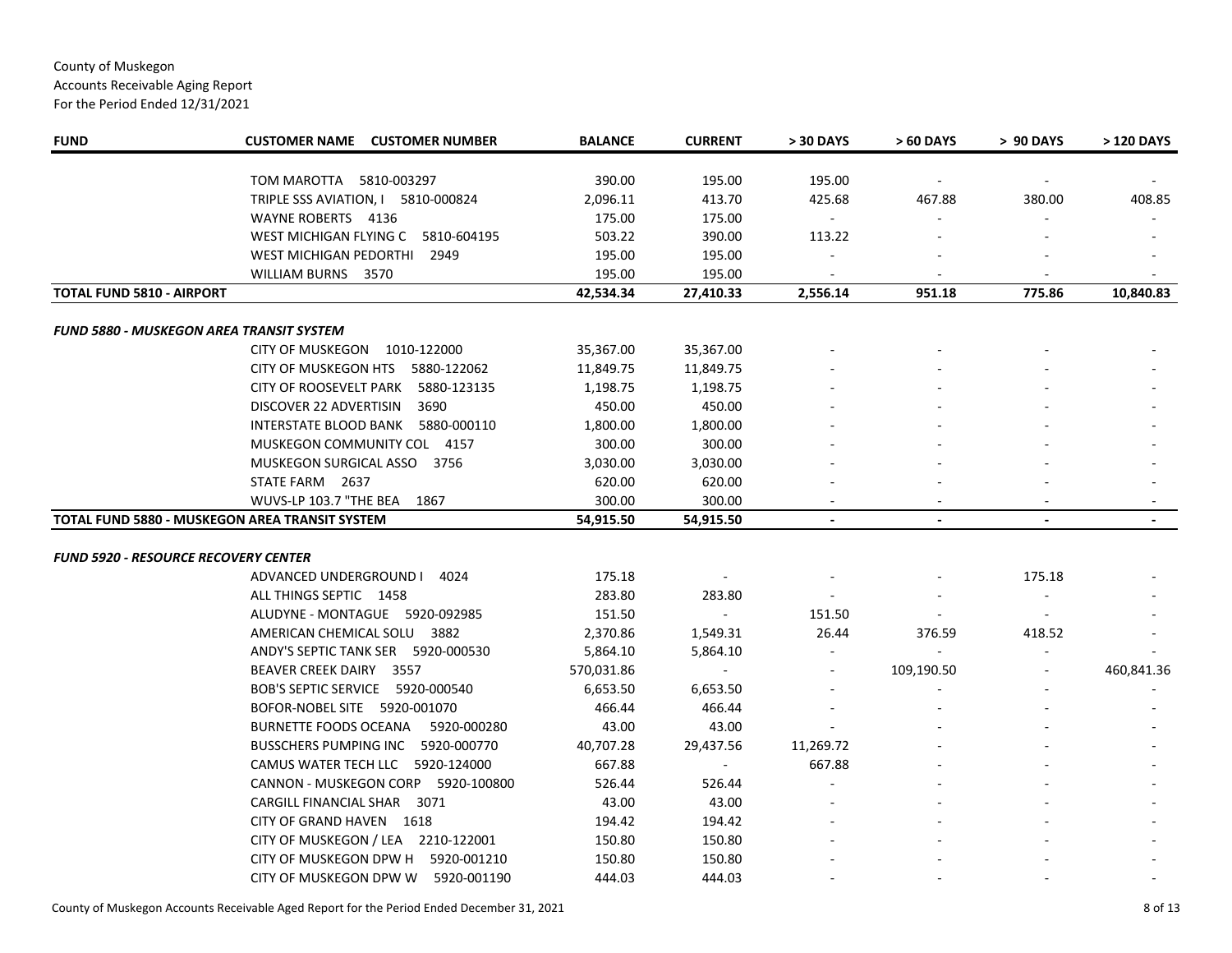Accounts Receivable Aging Report

| <b>FUND</b> | <b>CUSTOMER NAME CUSTOMER NUMBER</b>         | <b>BALANCE</b> | <b>CURRENT</b> | > 30 DAYS      | > 60 DAYS      | > 90 DAYS | > 120 DAYS |
|-------------|----------------------------------------------|----------------|----------------|----------------|----------------|-----------|------------|
|             | CITY OF NORTH MUSKEGON<br>1010-122500        | 7.85           | 7.85           |                |                |           |            |
|             | CITY OF NORTH MUSKEGON 5920-122500           | 39.99          | 11.96          | 28.03          |                |           |            |
|             | CITY OF WHITEHALL 5920-123500                | 28.29          | 28.29          |                |                |           |            |
|             | <b>CONTINENTAL DAIRY FACI 3195</b>           | 6,140.31       | 6,140.31       |                |                |           |            |
|             | COUNTRYSIDE SEPTIC TAN 5920-000550           | 1,367.30       | 1,367.30       |                |                |           |            |
|             | COUSINS SEPTIC TANK SE 5920-000560           | 1,672.50       | 1,672.50       |                |                |           |            |
|             | DEVRIES MEATS 4159                           | 345.00         | 345.00         |                |                |           |            |
|             | DOVER GREASE TRAPS INC 5920-001760           | 805.01         | 310.94         | 493.99         |                |           | 0.08       |
|             | DSC PRODUCTS INC-DETER<br>5920-002118        | 228.11         | 228.11         |                |                |           |            |
|             | DSC PRODUCTS INC-LABOR<br>4095               | 249.44         | 129.44         | 120.00         |                |           |            |
|             | DTE ENERGY 5920-001080                       | 1,000.33       | $\sim$         | 496.44         |                | 503.89    |            |
|             | ELITE PIPELINE SERVICE 3198                  | 989.24         | 802.14         | 186.18         |                | 0.92      |            |
|             | <b>ESSENBURG CAR WASH OF</b><br>4020         | 133.12         | 133.12         |                |                |           |            |
|             | FAIRLIFE, LLC 3460                           | 1,351.79       | 1,351.79       |                |                |           |            |
|             | <b>GREAT LAKES FINISHING</b><br>5920-000420  | 97.88          | 97.88          |                |                |           |            |
|             | GREAT LAKES SEWER & SE 5920-204430           | 5,108.35       | 5,108.35       |                |                |           |            |
|             | GREENSCAPES 3196                             | 107.75         | 107.75         |                |                |           |            |
|             | <b>HERBRUCK POULTRY RANCH</b><br>3115        | 1,918.85       | 1,918.85       |                |                |           |            |
|             | HERITAGE-CRYSTAL CLEAN 2239                  | 880.32         | 329.73         | 550.59         |                |           |            |
|             | HILITE INTERNATIONAL / 5920-002119           | 64.90          | 64.90          |                |                |           |            |
|             | HOLLAND AREA WATER REC 2160                  | 21,769.02      | 21,769.02      |                |                |           |            |
|             | HOWMET CORP - OPERHALL<br>3790               | 73.87          | $\sim$         |                | 73.87          |           |            |
|             | <b>HOWMET CORP - PLANT #1</b><br>5920-253217 | 950.76         | 92.88          | $\blacksquare$ | 857.88         |           |            |
|             | <b>HOWMET CORP - PLANT #3</b><br>5920-253214 | 709.28         | 191.76         | 325.76         | 95.88          | 95.88     |            |
|             | <b>HOWMET CORP - PLANT #4</b><br>5920-253215 | 1,542.20       | 34.44          | 170.88         | $\blacksquare$ | 1,336.88  |            |
|             | <b>HOWMET CORP - PLANT #5</b><br>5920-253216 | 1,016.76       | 125.88         | $\sim$         | 890.88         |           |            |
|             | HUDSONVILLE ICE CREAM<br>4117                | 355.36         | $\sim$         |                |                |           | 355.36     |
|             | INDUSTRIAL METAL CLEAN<br>5920-262771        | 34.44          | 34.44          |                |                |           |            |
|             | JOHNSON SEPTIC SERVICE<br>5920-700040        | 13,013.35      | 8,761.25       | 4,252.10       |                |           |            |
|             | KAYDON CORPORATION 5920-281895               | 327.88         | 327.88         |                |                |           |            |
|             | KENT POWER INCORPORATE 3836                  | 3,606.99       | 2,154.02       | 1,452.97       |                |           |            |
|             | <b>KERKSTRA PORTABLE RST</b><br>5920-006000  | 2,458.10       | 2,458.10       |                |                |           |            |
|             | KERKSTRA SEPTIC TANK C 5920-000700           | 83,149.67      | 83,149.67      |                |                |           |            |
|             | KERKSTRA WASTE RECOVER<br>5920-000701        | 1,971.69       | 1,971.69       |                |                |           |            |
|             | KNOLL, INC. 5920-000787                      | 135.88         | 135.88         |                |                |           |            |
|             | L3 COMMUNICATIONS 5920-007440                | 129.88         | 129.88         |                |                |           |            |
|             | LAKESHORE SEPTIC PUMPI 3873                  | 327.85         | 327.85         |                |                |           |            |
|             | LCT MICHIGAN, LLC 3231                       | 4,504.24       | 2,754.50       | 1,749.74       |                |           |            |
|             |                                              |                |                |                |                |           |            |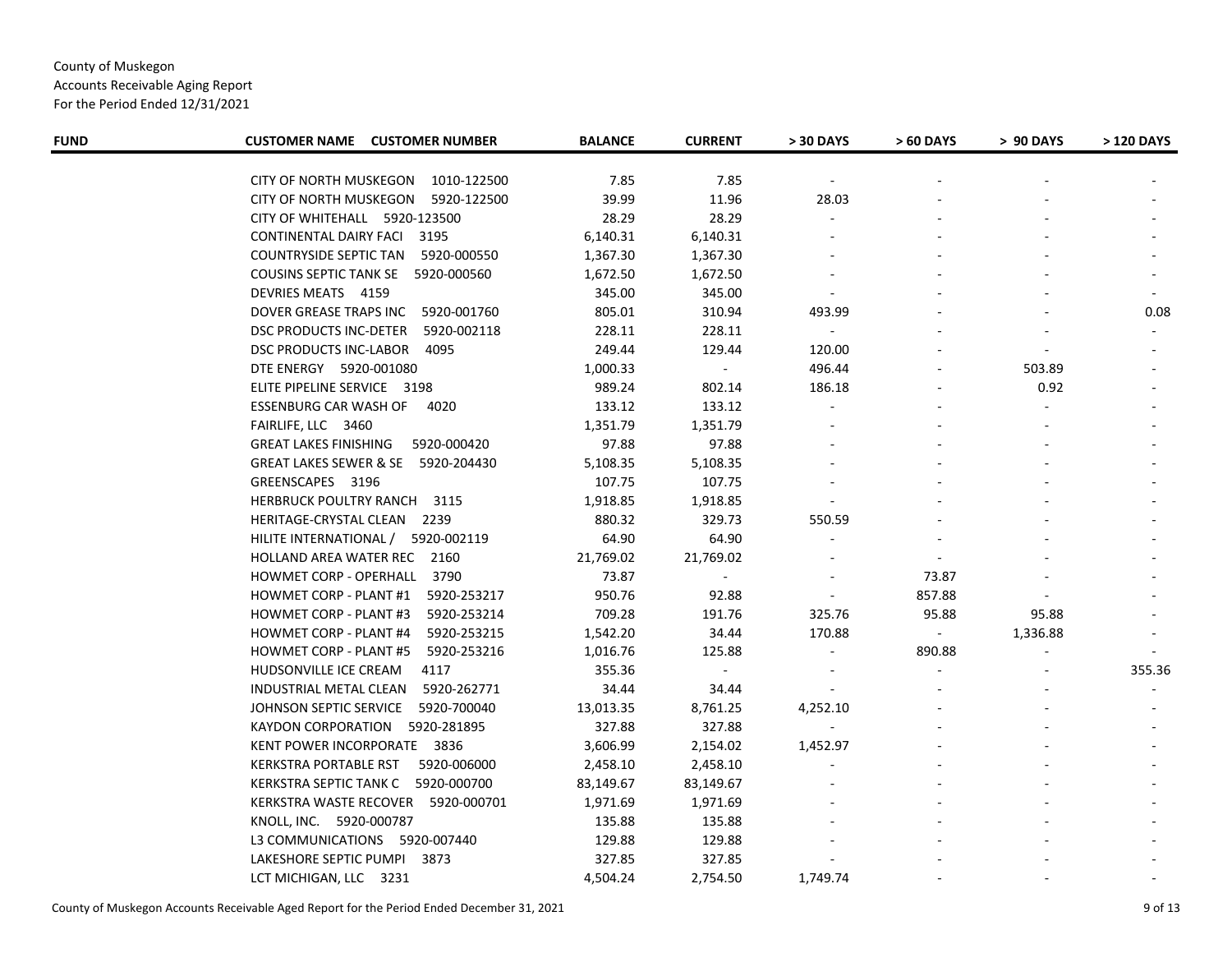Accounts Receivable Aging Report

| <b>FUND</b> | <b>CUSTOMER NAME CUSTOMER NUMBER</b>         | <b>BALANCE</b> | <b>CURRENT</b> | > 30 DAYS | > 60 DAYS | > 90 DAYS | > 120 DAYS |
|-------------|----------------------------------------------|----------------|----------------|-----------|-----------|-----------|------------|
|             | LIQUID ENVIRONMENTAL S 4029                  | 19,689.72      | 441.61         | 2,773.44  | 4,338.63  | 3,453.90  | 8,682.14   |
|             | LIQUID INDUSTRIAL WAST 5920-000760           | 183,276.95     | 183,276.95     |           |           |           |            |
|             | <b>LORIN INDUSTRIES</b><br>5920-313025       | 102.43         | 102.43         |           |           |           |            |
|             | MAGNA MIRRORS 5920-000270                    | 103.00         | 103.00         |           |           |           |            |
|             | MDEQ-RRD-SUPERFUND 1721                      | 60.00          | 60.00          |           |           |           |            |
|             | MEAD JOHNSON NUTRITION<br>5920-001780        | 112.32         | 69.32          | 43.00     |           |           |            |
|             | MECOSTA COUNTY ROAD CO<br>3599               | 239.41         | 239.41         |           |           |           |            |
|             | MERCY HEALTH PARTNERS<br>5920-001220         | 60.00          | 60.00          |           |           |           |            |
|             | METAL FINISHING TECH 5920-000200             | 310.43         | 310.43         |           |           |           |            |
|             | MICHIGAN MILK PRODUCER 3001                  | 345.00         | 345.00         |           |           |           |            |
|             | MICHIGAN PROTEIN, INC. 5920-000840           | 5,840.48       | 5,840.48       |           |           |           |            |
|             | MICHIGAN WASTE & ENVIR 5920-000515           | 11,406.50      | 11,406.50      |           |           |           |            |
|             | MUSKEGON COUNTY ROAD C 5920-380800           | 1,674.38       | 1,674.38       |           |           |           |            |
|             | NORTHERN A-1 SERVICES 5920-000250            | 3,272.48       | 3,167.29       | 105.19    |           |           |            |
|             | OLD ORCHARD BRANDS<br>3072                   | 60.00          | 60.00          |           |           |           |            |
|             | PITSCH HAULING & DISPO<br>3031               | 265.80         | 265.80         |           |           |           |            |
|             | PLUMMER'S DISPOSAL SER 2585                  | 169.55         | 169.55         |           |           |           |            |
|             | PLUMMER'S ENVIRONMENTA 5920-000570           | 6,856.19       | 6,275.86       | 580.33    |           |           |            |
|             | PLUMMERS SEPTIC SERVIC<br>5920-451050        | 48,689.83      | 36,897.27      | 11,792.56 |           |           |            |
|             | PORT CITY CASTING CORP<br>5920-355827        | 158.13         | 158.13         |           |           |           |            |
|             | PORT CITY SEPTIC 3197                        | 279.97         | $\blacksquare$ |           |           |           | 279.97     |
|             | <b>QUALITY PLATING COMPAN</b><br>5920-463355 | 1,860.15       | 413.72         |           |           | 519.40    | 927.03     |
|             | RENTAL INVESTMENT INC<br>5920-700000         | 42.50          | 42.50          |           |           | $\sim$    |            |
|             | RIVER FLATS AG, LLC 3976                     | 3,059.40       | 1,192.93       | 1,044.47  | 783.07    | 17.66     | 21.27      |
|             | ROUTLEY'S SEPTIC SERVI 5920-002020           | 28,530.76      | 12,280.45      | 6,265.00  | 6,733.55  | 3,251.76  |            |
|             | RYANS MUNICIPAL SERVIC 5920-001010           | 580.69         | 580.69         |           |           |           |            |
|             | SAM JACKSON SEPTIC TAN 5920-001720           | 6,048.00       | 3,503.45       | 2,544.55  |           |           |            |
|             | SCHAENDORF DAIRY 3449                        | 29,539.70      |                |           | 29,095.80 |           | 443.90     |
|             | SCHOENBORN FAMILY FARM 3856                  | 43.00          | 43.00          |           |           |           |            |
|             | SCHULTZ SEPTIC SERVICE 5920-000950           | 438.60         | 438.60         |           |           |           |            |
|             | SCHULTZ SEPTIC TANK SE 5920-000890           | 1,143.65       | 1,008.90       | 134.75    |           |           |            |
|             | SCHULTZ SEPTIC, LLC (S 4101                  | 5,213.65       | 5,213.65       |           |           |           |            |
|             | SEPTIC WORKS 5920-000130                     | 7,299.20       | 7,299.20       |           |           |           |            |
|             | SHORELINE SEPTIC SERVI 5920-003941           | 6,736.95       | 6,736.95       |           |           |           |            |
|             | STATE OF MICHIGAN DNR 3272                   | 2,958.05       |                | 2,800.00  |           |           | 158.05     |
|             | STURTEVANT SEPTIC SERV<br>5920-000960        | 539.70         | 539.70         |           |           |           |            |
|             | SWANSON PICKLE CO INC 5920-000870            | 791.39         | 791.39         |           |           |           |            |
|             | TDY INDUSTRIES INC 5920-560601               | 241.44         | 241.44         |           |           |           |            |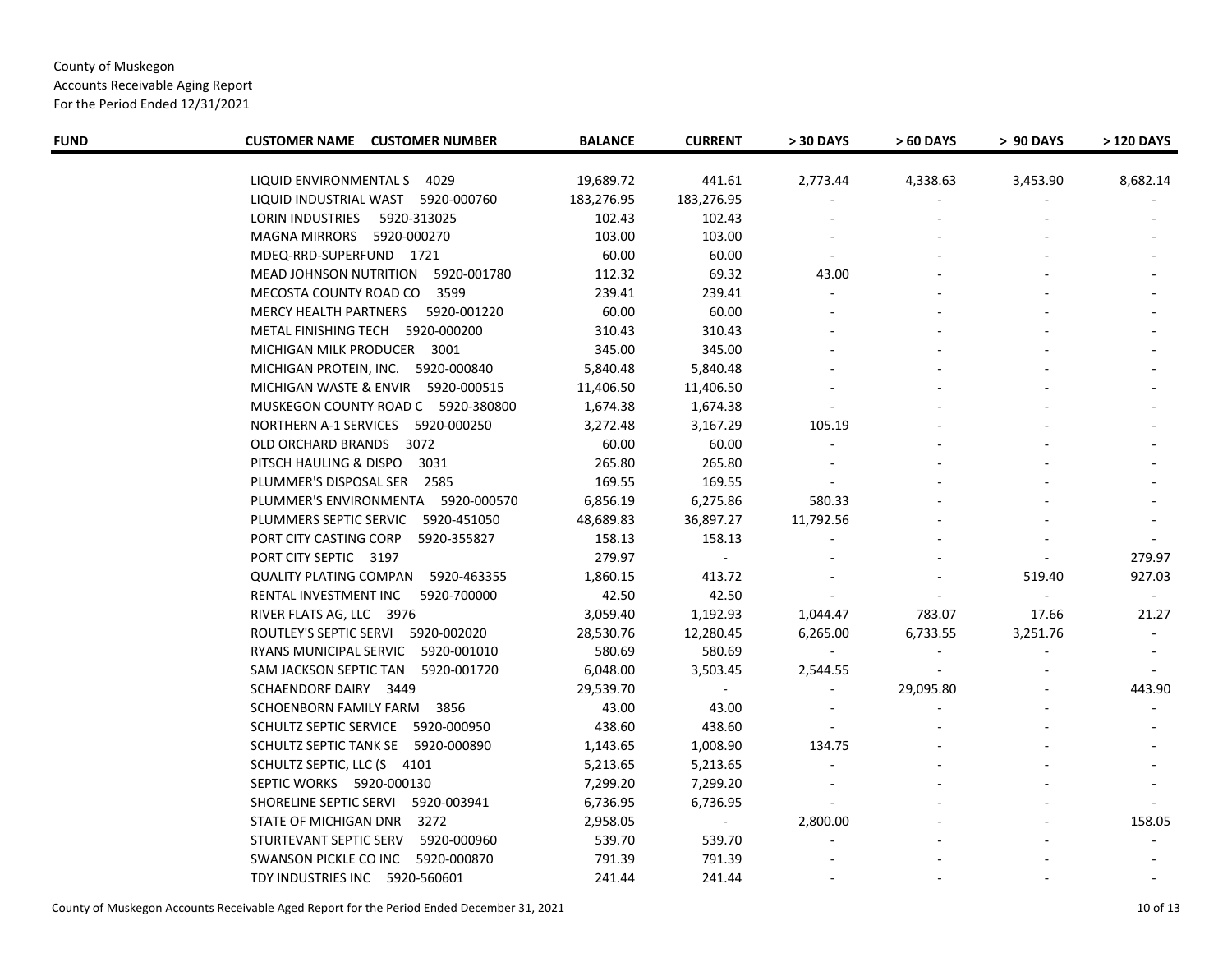# County of Muskegon Accounts Receivable Aging Report For the Period Ended 12/31/2021

| <b>FUND</b>                              | <b>CUSTOMER NAME CUSTOMER NUMBER</b>                         | <b>BALANCE</b> | <b>CURRENT</b> | > 30 DAYS      | > 60 DAYS      | > 90 DAYS      | > 120 DAYS |
|------------------------------------------|--------------------------------------------------------------|----------------|----------------|----------------|----------------|----------------|------------|
|                                          | TEXTRON INC / CWC CAST 5920-095945                           | 556.47         | 556.47         |                |                |                |            |
|                                          | THERM-O-DISC INC 5920-562928                                 | 111.44         | 111.44         |                |                |                |            |
|                                          | TOWER LABS  5920-000970                                      | 518.89         | $\blacksquare$ | 518.89         |                |                |            |
|                                          | TYSON FOODS 1586                                             | 43.00          |                | 43.00          |                |                |            |
|                                          | VANDENBRINK FARMS 3447                                       | 34,975.73      |                |                |                |                | 34,975.73  |
|                                          | VIETNAM VETERANS OF AM<br>5920-000330                        | 73.79          | 73.79          |                |                |                |            |
|                                          | 5920-583025<br>VILLAGE OF RAVENNA                            | 1,165.00       | 1,165.00       |                |                |                |            |
|                                          | WASTE RECOVERY SYSTEMS 2633                                  | 22,601.90      | 22,601.90      |                |                |                |            |
|                                          | WEST MI SEPTIC SEWER &<br>5920-605170                        | 13,524.65      | 13,524.65      |                |                |                |            |
|                                          | WEST MICHIGAN BEEF CO<br>5920-000880                         | 103.00         | 103.00         |                |                |                |            |
|                                          | <b>TOTAL FUND 5920 - RESOURCE RECOVERY CENTER</b>            | 1,239,251.71   | 519,768.78     | 50,587.40      | 152,436.65     | 9,773.99       | 506,684.89 |
| <b>FUND 6330 - OFFICE SERVICES</b>       |                                                              |                |                |                |                |                |            |
|                                          | CITY OF MUSKEGON<br>6330-122000                              | 2,010.89       | 1,960.14       | 50.75          |                |                |            |
| <b>TOTAL FUND 6330 - OFFICE SERVICES</b> |                                                              | 2,010.89       | 1,960.14       | 50.75          |                |                |            |
|                                          |                                                              |                |                |                |                |                |            |
|                                          | <b>FUND 6680 - INFORMATION TECHNOLOGY SERVICES ISF</b>       |                |                |                |                |                |            |
|                                          | <b>EMPOWERING EX-OFFENDER</b><br>4125                        | 1,416.93       | 1,416.93       |                |                |                |            |
|                                          | <b>TOTAL FUND 6680 - INFORMATION TECHNOLOGY SERVICES ISF</b> | 1,416.93       | 1,416.93       | $\blacksquare$ | $\blacksquare$ | $\blacksquare$ |            |
|                                          |                                                              |                |                |                |                |                |            |
| <b>FUND 6770 - INSURANCE</b>             |                                                              |                |                |                |                |                |            |
|                                          | <b>AGNES PHILLIPS</b><br>6770-301092                         | 19.49          | 19.49          |                |                |                |            |
|                                          | ANITA K HAMMOND 1407                                         | 84.64          | 84.64          |                |                |                |            |
|                                          | BERNADETTE ARNOLD 6770-250352                                | 390.96         | 390.96         |                |                |                |            |
|                                          | CAROLE J FENNER 6770-141180                                  | 190.91         | 190.91         |                |                |                |            |
|                                          | CHERYL POTTER 3755                                           | 57.00          | 57.00          |                |                |                |            |
|                                          | CONSTANCE BURCHFIELD 6770-040867                             | 91.32          | 91.32          |                |                |                |            |
|                                          | DANIEL COLETTA 6770-120315                                   | 215.28         | 215.28         |                |                |                |            |
|                                          | DAVID A BALDWIN 6770-300673                                  | 202.25         | 202.25         |                |                |                |            |
|                                          | DAVID KENNEDY 4141                                           | 11.34          | 11.34          |                |                |                |            |
|                                          | DAVID L TAGUE 6770-280131                                    | 152.28         | 152.28         |                |                |                |            |
|                                          | DENNIS ROBISON 6770-061132                                   | 106.91         | 106.91         |                |                |                |            |
|                                          | DORIS MCMURRAY<br>6770-130951                                | 11.34          | 11.34          |                |                |                |            |
|                                          | <b>DOROTHY ROWELL</b><br>6770-080700                         | 1.00           | 1.00           |                |                |                |            |
|                                          | EDWARD PARSEKIAN 6770-061086                                 | 66.96          | 66.96          |                |                |                |            |
|                                          | EDWARD VANAS 4130                                            | 914.51         | 914.51         |                |                |                |            |
|                                          | EDWARD W OLSEN - PASSE 2623                                  | 97.73          | 97.73          |                |                |                |            |
|                                          | ELIZABETH WINSCHE 6770-040574                                | 57.00          | 57.00          |                |                |                |            |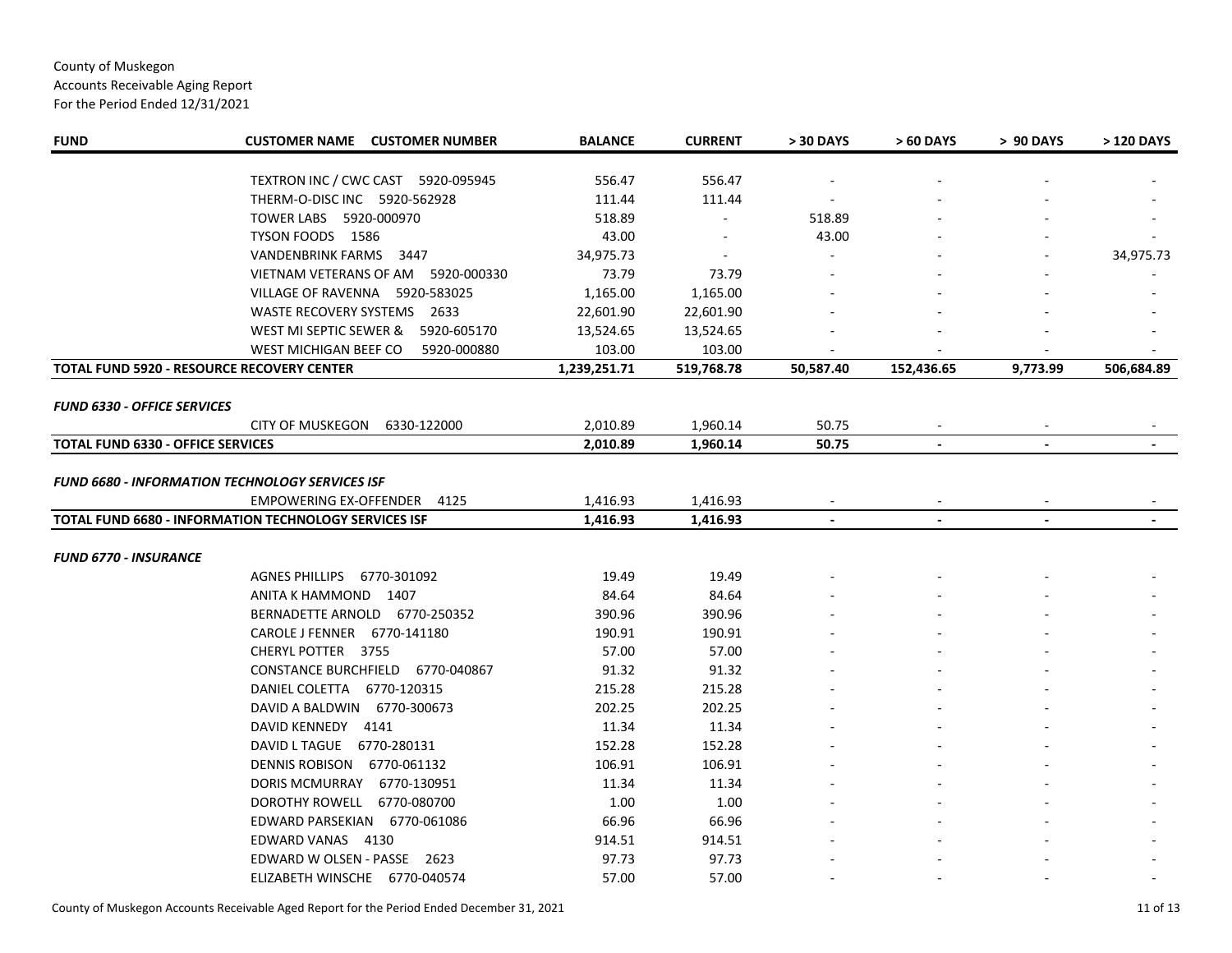Accounts Receivable Aging Report

| <b>FUND</b> | <b>CUSTOMER NAME CUSTOMER NUMBER</b> | <b>BALANCE</b> | <b>CURRENT</b> | > 30 DAYS      | > 60 DAYS      | > 90 DAYS | > 120 DAYS |
|-------------|--------------------------------------|----------------|----------------|----------------|----------------|-----------|------------|
|             | GREGORY WOOD 3580                    | 12.69          | 12.69          |                |                |           |            |
|             | HAROLD CLOSZ 4071                    | 190.91         | 190.91         |                |                |           |            |
|             | HEATHER LANGLOIS 4137                | 5.16           | $\blacksquare$ | 5.16           |                |           |            |
|             | JACQUELIN A STAPEL 2440              | 57.00          | 57.00          |                |                |           |            |
|             | JANET LEWIS 4140                     | 12.69          | 12.69          |                |                |           |            |
|             | JENNIFER BICKOWSKI 6770-090232       | 152.28         | 152.28         |                |                |           |            |
|             | JOAN L STOCKLI 6770-210791           | 81.44          | 81.44          |                |                |           |            |
|             | JOHN JENKINS II<br>3863              | 322.19         | 165.35         | 156.84         |                |           |            |
|             | JOHN JURKAS 6770-130336              | 12.69          | 12.69          | $\blacksquare$ | $\blacksquare$ |           |            |
|             | JOHNNY FRANKLIN 6770-040188          | 70.99          | 24.03          | 24.03          | 0.03           | 22.90     |            |
|             | JOSIE ROSE 3568                      | 93.19          | 93.19          |                |                |           |            |
|             | JOY PORT 2034                        | 12.69          | 12.69          |                |                |           |            |
|             | KATHRYN SWIHART 6770-130377          | 611.32         | 611.32         |                |                |           |            |
|             | KATHY FREMD<br>3789                  | 136.08         | 136.08         | $\sim$         |                |           |            |
|             | LINDA GILBERT 6770-240336            | 72.01          | 35.77          | 36.24          |                |           |            |
|             | MARGERY A ROSATI 6770-051087         | 75.54          | 75.54          |                |                |           |            |
|             | MARIAN VILLANUEVA 2032               | 11.34          | 11.34          |                |                |           |            |
|             | MARILYN GRAFF 6770-230950            | 190.91         | 190.91         |                |                |           |            |
|             | MICHAEL LILLIE 6770-280558           | 34.02          | 34.02          |                |                |           |            |
|             | MICHAEL O WHITTAKER 6770-260171      | 91.32          | 91.32          |                |                |           |            |
|             | MONIQUE VANEPPS 3662                 | 889.26         | 889.26         |                |                |           |            |
|             | NANCY FRYE 6770-250991               | 18.45          | 18.45          |                |                |           |            |
|             | PAMELA HOMAN 3362                    | 19.81          | 19.81          |                |                |           |            |
|             | PATRICIA ROY 6770-181267             | 572.73         | 572.73         |                |                |           |            |
|             | PHYLLIS J COLLINS 6770-081553        | 34.02          | 34.02          |                |                |           |            |
|             | RICHARD P TOPP 2315                  | 962.73         | 332.82         | 314.99         | 314.92         |           |            |
|             | RICHARD PASARELA 6770-170173         | 11.34          | 11.34          |                |                |           |            |
|             | RICHARD SIBARY 3235                  | 636.07         | 636.07         |                |                |           |            |
|             | ROBERT BOSTIAN 6770-190780           | 136.08         | 136.08         |                |                |           |            |
|             | RUSSELL L LARSON 6770-141059         | 293.16         | 293.16         |                |                |           |            |
|             | SHARON HAMILTON 6770-011104          | 12.69          | 12.69          |                |                |           |            |
|             | SHARON VOSS 3162                     | 15.24          | 15.24          |                |                |           |            |
|             | SHAWNDERICK ROBERSON 3256            | 1,141.45       | 297.25         | 281.40         | 281.40         | 281.40    |            |
|             | SHIRLEY SONES 6770-070999            | 214.94         | 214.94         | $\blacksquare$ |                |           |            |
|             | STEPHEN J ROBINSON 1476              | 57.00          | 57.00          |                |                |           |            |
|             | STEVEN HOLKE 3601                    | 142.28         | 142.28         |                |                |           |            |
|             | SUE KENNEDY 6770-200511              | 34.02          | 34.02          |                |                |           |            |
|             | TODD GILCHRIST 4028                  | 12.69          | 12.69          |                |                |           |            |